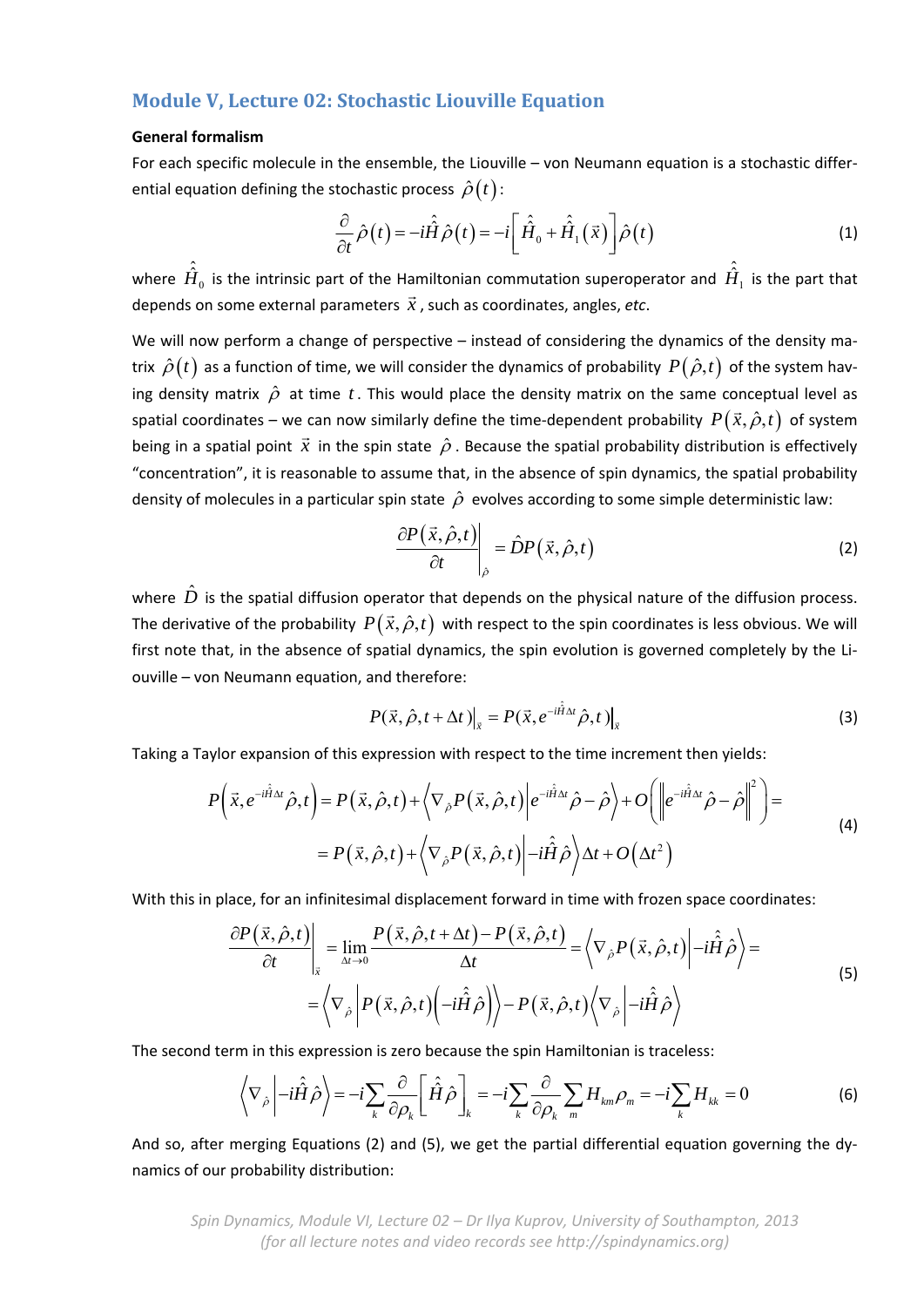$$
\frac{\partial}{\partial t} P(\vec{x}, \hat{\rho}, t) = \left\langle \nabla_{\hat{\rho}} \left| P(\vec{x}, \hat{\rho}, t) \left( -i \hat{H} \hat{\rho} \right) \right\rangle + \hat{D} P(\vec{x}, \hat{\rho}, t) \right\rangle \tag{7}
$$

We can now obtain the equation of motion for the ensemble-averaged density matrix  $\overline{\hat{\rho}(\vec{x},t)}$ :

$$
\overline{\hat{\rho}(\vec{x},t)} = \int \hat{\rho} P(\vec{x},\hat{\rho},t) dV_{\hat{\rho}}
$$
 (8)

by integrating the probability distribution over the volume  $V_{\hat{\rho}}$  of the spin state space. Note that this is a very high-dimensional integral – our only hope is to take it analytically. This can actually be done:

$$
\frac{\partial}{\partial t} \overline{\hat{\rho}(\vec{x},t)} = \int \left( \frac{\partial}{\partial t} P(\vec{x},\hat{\rho},t) \right) \hat{\rho} dV_{\hat{\rho}} = \int \left( \left\langle \nabla_{\hat{\rho}} \left| P(\vec{x},\hat{\rho},t) \left( -i\hat{H}\hat{\rho} \right) \right\rangle + \hat{D}P(\vec{x},\hat{\rho},t) \right) \hat{\rho} dV_{\hat{\rho}} =
$$
\n
$$
= \int \left\langle \nabla_{\hat{\rho}} \left| P(\vec{x},\hat{\rho},t) \left( -i\hat{H}\hat{\rho} \right) \right\rangle \hat{\rho} dV_{\hat{\rho}} + \int \hat{D}P(\vec{x},\hat{\rho},t) \hat{\rho} dV_{\hat{\rho}} \right. \tag{9}
$$

The second integral is easy:

$$
\int \hat{D}P(\vec{x},\hat{\rho},t)\,\hat{\rho}dV_{\hat{\rho}} = \hat{D}\int P(\vec{x},\hat{\rho},t)\,\hat{\rho}dV_{\hat{\rho}} = \hat{D}\overline{\hat{\rho}(\vec{x},t)}
$$
(10)

and the first integral can be taken using the multi-dimensional version of integration by parts:

$$
\int_{V} f \langle \nabla | \vec{g} \rangle dV = \oint_{S} f \langle \vec{g} | d\vec{s} \rangle - \int_{V} \langle \vec{g} | \nabla f \rangle dV
$$
\n(11)

in which the surface integral would be zero because the integration surface can always be chosen to lie outside the unit ball containing the density matrix. Therefore:

$$
\int \left\langle \nabla_{\hat{\rho}} \left| P(\vec{x}, \hat{\rho}, t) \left( -i\hat{\hat{H}} \hat{\rho} \right) \right\rangle \hat{\rho} dV_{\hat{\rho}} = \int P(\vec{x}, \hat{\rho}, t) \left( -i\hat{\hat{H}} \hat{\rho} \right) dV_{\hat{\rho}} =
$$
\n
$$
= -i\hat{\hat{H}} \int \hat{\rho} P(\vec{x}, \hat{\rho}, t) dV_{\hat{\rho}} = -i\hat{\hat{H}} \overline{\hat{\rho}(\vec{x}, t)}
$$
\n(12)

and so we finally get (after dropping the bars):

$$
\frac{\partial}{\partial t}\hat{\rho}\left(\vec{x},t\right) = -i\hat{\hat{H}}\left(\vec{x}\right)\hat{\rho}\left(\vec{x},t\right) + \hat{D}\hat{\rho}\left(\vec{x},t\right)
$$
\n(13)

where  $\hat{\hat{H}}$  is the Hamiltonian commutation superoperator and  $\hat{D}$  is the operator from the equation describing the spatial dynamics of the system in those coordinates. Equation (13) is known as the *stochas‐ tic Liouville equation* (SLE).

## **General solution**

Two general styles of solving Equation (13) differ in the treatment of the spatial diffusion problem – it may either be solved on a discrete grid (in which case the diffusion operator becomes a matrix in what is essentially finite difference formalism with a density matrix defined at each grid point) or solved in a continuous representation using a spatial basis set (eigenfunctions of the diffusion operator are general‐ ly a good choice). The first option is more general, but the second option has historically appeared first.

Consider an expansion of the Hamiltonian commutation superoperator in terms of a complete orthonormal set of functions  $g_k(\vec{x})$  of space variables and static superoperators  $\hat{Q}_k$  :

$$
\hat{\hat{H}}(\vec{x}) = \sum_{n} g_n(\vec{x}) \hat{Q}_n, \qquad \hat{D}g_k(\vec{x}) = \sum_{m} D_{mk} g_m(\vec{x}), \qquad D_{mk} = \langle g_m | \hat{D} | g_k \rangle \qquad (14)
$$

The state vector would admit a similar expansion, but with a time‐dependent spin part: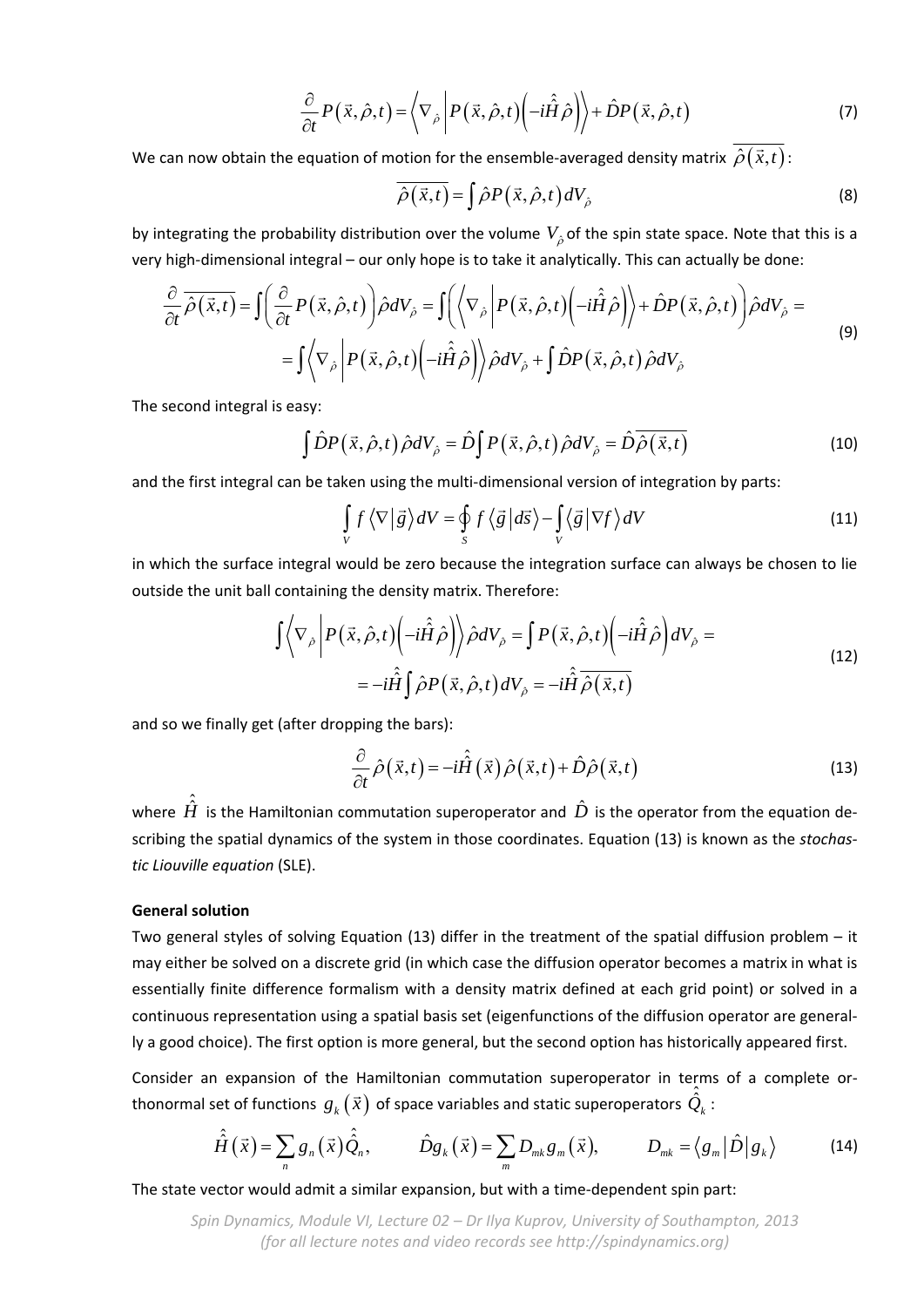$$
\hat{\rho}\left(\vec{x},t\right) = \sum_{k} g_{k}\left(\vec{x}\right) \hat{\rho}_{k}\left(t\right)
$$
\n(15)

With this notation in place, Equation (13) can be re-written as:

$$
\sum_{k} g_{k}(\vec{x}) \frac{\partial \hat{\rho}_{k}(t)}{\partial t} = -i \sum_{nk} g_{n}(\vec{x}) g_{k}(\vec{x}) \hat{\hat{Q}}_{n} \hat{\rho}_{k}(t) + \sum_{nk} D_{nk} g_{n}(\vec{x}) \hat{\rho}_{k}(t)
$$
\n(16)

Taking the scalar product with each spatial basis function  $g_m(\vec{x})$  in turn yields

$$
\int_{m} \left\{ \frac{\partial \hat{\rho}_{m}(t)}{\partial t} = -i \sum_{nk} c_{nkm} \hat{\hat{Q}}_{n} \hat{\rho}_{k}(t) + \sum_{k} D_{mk} \hat{\rho}_{k}(t) = \sum_{k} \left[ -i \sum_{n} c_{nkm} \hat{\hat{Q}}_{n} + \Gamma_{mk} \hat{\hat{E}} \right] \hat{\rho}_{k}(t) \tag{17}
$$

where the structure coefficients of the algebra of spatial functions are defined as:

$$
c_{nkm} = \int g_n\left(\vec{x}\right) g_k\left(\vec{x}\right) g_m^*\left(\vec{x}\right) dV \tag{18}
$$

where V is the volume of the spatial coordinate space. Finally after collecting a few terms, we get the following system of equations:

$$
\hat{\vec{H}}_{km} = \sum_{m} \left[ -i\hat{\vec{H}}_{km} + D_{mk}\hat{\vec{E}} \right] \hat{\rho}_{k}(t), \qquad \hat{\vec{H}}_{km} = \sum_{n} c_{nkm} \hat{\vec{Q}}_{n}
$$
(19)

It may be solved using standard techniques. The sums are, in principle, infinite, but in practice they can be truncated according to a user-specified accuracy tolerance (as we shall see later, the higher ranks decay faster). Note that the matrix dimensions involved in solving this system are considerably greater than in BRW theory – essentially the spin state space is crossed with the space state space, and the lat‐ ter can be huge. SLE solutions are therefore only practical for the smallest spin systems.

## **SLE treatment of isotropic rotational diffusion**

For isotropic rotational diffusion Wigner functions are a natural spatial basis set. Using the spherical ten‐ sor expansion for both the Hamiltonian and the density matrix, we get:

$$
\hat{H}\left(\Omega\right) = \sum_{km} \mathfrak{D}_{km}^{(2)}\left(\Omega\right) \hat{Q}_{km}, \qquad \hat{D} = -D\left(\hat{L}_{X}^{2} + \hat{L}_{Y}^{2} + \hat{L}_{Z}^{2}\right)
$$
\n
$$
\hat{\rho}\left(\Omega, t\right) = \sum_{lm} \mathfrak{D}_{km}^{(l)}\left(\Omega\right) \hat{r}_{km}^{(l)}\left(t\right), \qquad \hat{D}\mathfrak{D}_{km}^{(l)}\left(\Omega\right) = -DI\left(l+1\right) \mathfrak{D}_{km}^{(l)}\left(\Omega\right)
$$
\n(20)

where  $\Omega$  is a parameterization of  $SO(3)$ ,  $\{\hat{L}_x,\hat{L}_y,\hat{L}_z\}$  are its generators and  $D$  is the rotational diffusion constant. Note the sum over ranks for  $\hat{\rho}(\Omega,t)$ . With this notation in place, the SLE becomes:

$$
\sum_{lkm} \mathfrak{D}_{km}^{(l)}(\Omega) \frac{\partial}{\partial t} \hat{r}_{km}^{(l)}(t) = -i \sum_{lkmpq} \mathfrak{D}_{km}^{(2)}(\Omega) \mathfrak{D}_{pq}^{(l)}(\Omega) \hat{Q}_{km} \hat{r}_{pq}^{(l)}(t) - D \sum_{lkm} l(l+1) \mathfrak{D}_{km}^{(l)}(\Omega) \hat{r}_{km}^{(l)}(t)
$$
\n
$$
\mathfrak{D}_{km}^{(2)}(\Omega) \mathfrak{D}_{pq}^{(l)}(\Omega) = \sum_{L=|l-2|}^{l+2} \sum_{MN} C_{2,k,l,p}^{L,M} C_{2,m,l,q}^{L,N} \mathfrak{D}_{MN}^{(L)}(\Omega)
$$
\n(21)

where  $C_{l,m,l',m'}^{L,M}$  are Clebsch-Gordan coefficients. After separating the ranks and projections of the Wigner functions, we get:

$$
\sum_{L,M,N} \left\{ \frac{\partial}{\partial t} \hat{r}_{MN}^{(L)}(t) = -i \sum_{lkmpq} C_{2,k,l,p}^{L,M} C_{2,m,l,q}^{L,N} \hat{Q}_{km} \hat{r}_{pq}^{(l)}(t) - DL(L+1) \hat{r}_{MN}^{(L)}(t) \right\}
$$
(22)

*Spin Dynamics, Module VI, Lecture 02 – Dr Ilya Kuprov, University of Southampton, 2013 (for all lecture notes and video records see http://spindynamics.org)*